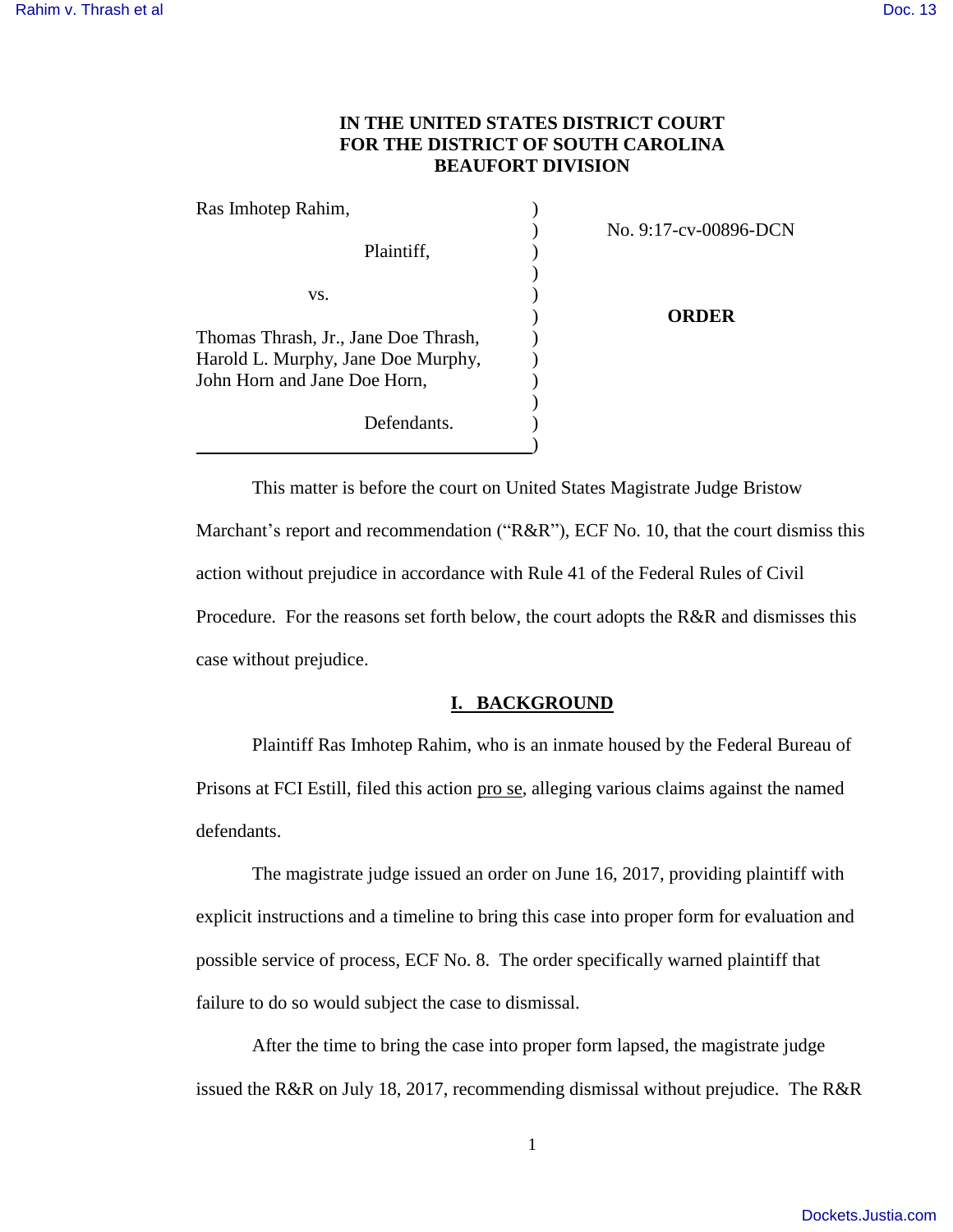specifically advised plaintiff of the procedures for filing objections thereto and the consequences if he failed to do so. The deadline for filing objections has expired, and none have been filed. The matter is now ripe for the court's review.

## **II. STANDARDS OF REVIEW**

The magistrate judge's recommendation does not carry presumptive weight, and it is the court's responsibility to make a final determination. Mathews v. Weber, 423 U.S. 261, 270–71 (1976). The court is charged with conducting a de novo review of any portion of the magistrate judge's report to which specific, written objections are made, and may "accept, reject, or modify, in whole or in part," the recommendations contained in that report. 28 U.S.C.  $\S 636(b)(1)$ . However, in the absence of a timely filed, specific objection, the court reviews the R&R only for clear error. Diamond v. Colonial Life & Accident Ins. Co., 416 F.3d 310, 315 (4th Cir. 2005) (citation omitted). Furthermore, the failure to file specific written objections to the R&R results in a party's waiver of the right to appeal from the judgment of the district court based upon such recommendation. United States v. Schronce, 727 F.2d 91, 94 (4th Cir. 1984).

Rule 41(b) governs involuntary dismissals, providing: "[i]f the plaintiff fails to prosecute or to comply with . . . a court order, a defendant may move to dismiss the action . . . . Unless the dismissal order states otherwise, a[n] [involuntary] dismissal . . . operates as an adjudication on the merits." Fed. R. Civ. P. 41(b). The Court may invoke Rule 41(b) sua sponte to dismiss an action for failure to prosecute or comply with a court order. See Link v. Wabash R.R. Co., 370 U.S. 626, 630-31 (1962) ("The authority of a court to dismiss sua sponte for lack of prosecution has generally been considered an 'inherent power,' governed not by rule or statute but by the control necessarily vested in